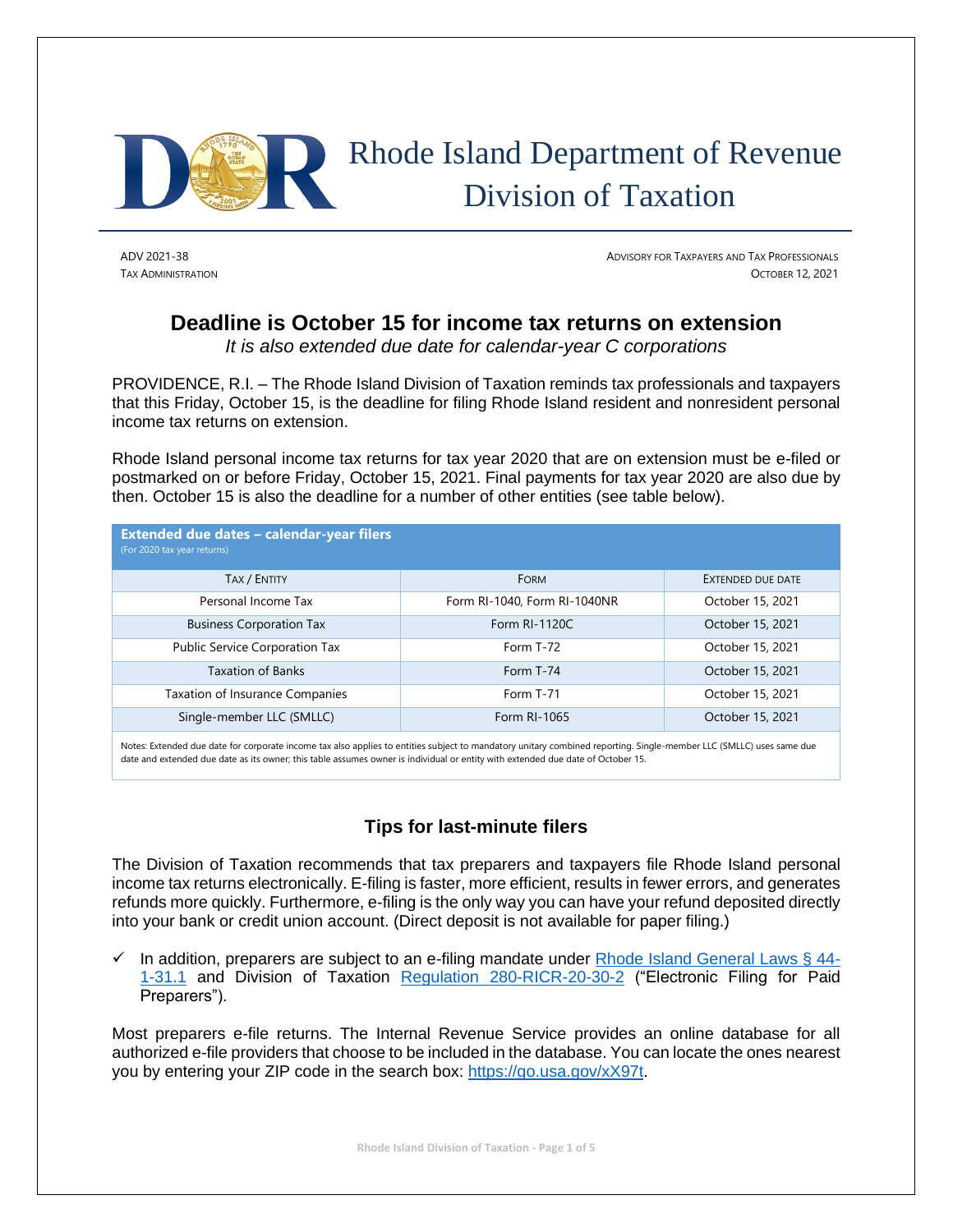Although the Rhode Island Division of Taxation does not prepare current-year personal income tax returns on a walk-in basis, many certified public accountants, enrolled agents, public accountants, and other preparers are available throughout the state.

For tips on choosing a preparer, use the following link: [https://go.usa.gov/xX9Aq.](https://go.usa.gov/xX9Aq) The IRS also has a searchable list of preparers in your area who currently hold professional credentials recognized by the IRS or who hold an Annual Filing Season Program Record of Completion: [http://irs.treasury.gov/rpo/rpo.jsf.](http://irs.treasury.gov/rpo/rpo.jsf)

If you can't afford a preparer, you may be eligible to use a "Rhode Island Free File" program, which lets you prepare your own federal and Rhode Island returns online, and e-file them, at no charge.

The option to prepare and e-file your own federal and Rhode Island personal income tax returns at no charge through the Rhode Island Free File program is available through the Rhode Island Division of Taxation website. Many, but not all, taxpayers qualify for the free programs. Review terms and conditions through the following link: [http://www.tax.ri.gov/misc/efile.php.](http://www.tax.ri.gov/misc/efile.php)



Some volunteer tax-preparation sites operate only during the January-to-April filing season, but others operate year-round. For information to help you find out which volunteer tax-preparation sites operate in your area at this time of year, use the following link: [https://go.usa.gov/xX9AT.](https://go.usa.gov/xX9AT)

### **Contacting the Division**

Rhode Island tax forms, instructions, and related schedules and other materials are available online at the Division of Taxation website: [http://www.tax.ri.gov/taxforms/.](http://www.tax.ri.gov/taxforms/) The Division's office typically operates from 8:30 a.m. to 3:30 p.m. business days. Tax preparers and taxpayers with questions may contact the Division by phone or email. Use the following link for phone numbers and email addresses: [http://www.tax.ri.gov/contact/.](http://www.tax.ri.gov/contact/)

"We encourage taxpayers, tax preparers, and others to use our email system, telephone system, taxpayer portal, website, and various other online services to communicate with the Division," said Rhode Island Tax Administrator Neena Savage, who oversees the Division of Taxation.



"This is in keeping with the State of Rhode Island's continuing effort to limit the spread of the coronavirus (COVID-19)," she said.

Virtually all services the Division provides are available via the agency's phone system, website, email system, and taxpayer portal, she said.

If you must visit, use the State of Rhode Island's self-screening tool ahead of time. Visitors also must wear a mask and maintain social distancing. For more information: [https://go.usa.gov/xFA4K.](https://go.usa.gov/xFA4K)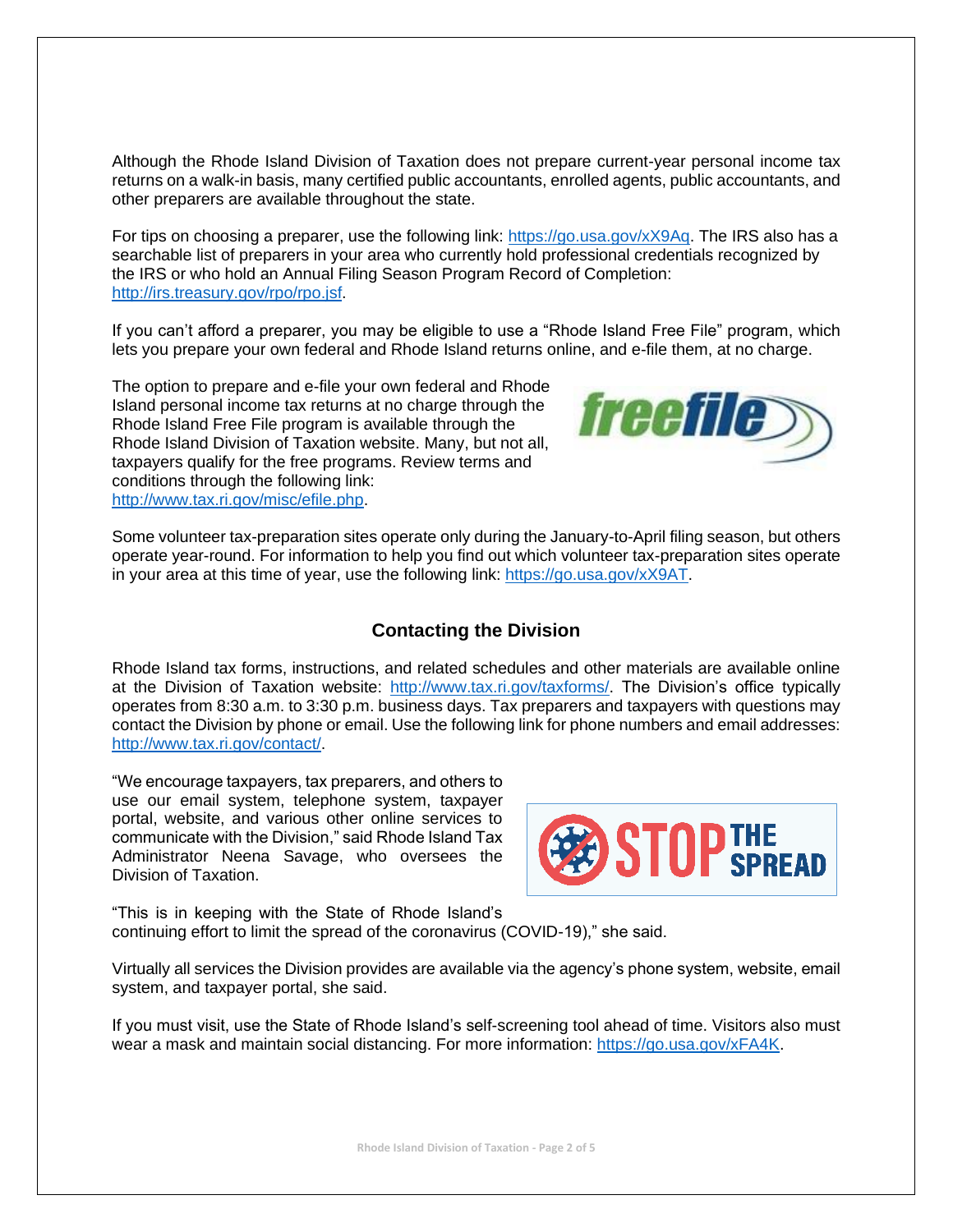### **Use portal to pay online**

Individuals, businesses, tax professionals, and others may use the Division of Taxation's taxpayer

portal to make payments online. It's easy, convenient, and fast.



There is no charge for this service. Just go to the portal (see screenshot on this page), log in, and make your payment. Payments for nearly all taxes can be made via the portal. Use the following link: [https://taxportal.ri.gov](https://taxportal.ri.gov/) or the QR code on this page.

- If you're not already registered but want to use the taxpayer portal to make future payments, please use the following information.
- To gain access to the taxpayer portal as a first-time user, you must first obtain a PIN. If you are interested in using the taxpayer portal and obtaining a PIN, please contact the Division by phone at (401) 574-8484 or by email: [taxportal@tax.ri.gov.](mailto:taxportal@tax.ri.gov)

| <b>Member Sign In</b> |                                  |  |
|-----------------------|----------------------------------|--|
| <b>User ID</b>        |                                  |  |
|                       | Please Enter User ID             |  |
| Password              |                                  |  |
| Password              |                                  |  |
| <b>SIGN IN</b>        |                                  |  |
|                       | Forgot User ID? Forgot password? |  |
| <b>New User?</b>      |                                  |  |
| Create a New User     |                                  |  |

■ Once you have your PIN, go to the portal's home page and click on the "Create a New User" link in order to create a new user account and register as a user. (To go directly to the "Create a New User" section: [https://go.usa.gov/xsDd9.](https://go.usa.gov/xsDd9)) As part of the registration process, you'll use your PIN to link your portal account with the Division.

# **Other payment options**

- $\checkmark$  Bill Pay: Your bank or credit union may let you use its "bill pay" feature to make tax payments. Check with your financial institution to see if the payment can be made by October 15. If so, please remember to include as much information as possible. For example, include your Social Security number, and enter other appropriate information, such as the tax year for which you are paying, and the tax type involved (personal income tax). This will help to ensure that the amount can be promptly and properly credited to your account -- and you can avoid incurring late charges. When using "bill pay", make sure that the payment goes to the following address, not to a post office box: Rhode Island Division of Taxation, One Capitol Hill, Providence, R.I. 02908.
- $\checkmark$  Debit Card: You can pay your balance due by using a debit card or credit card. A thirdparty provider charges a fee for the service. For more information, use the following link: [http://www.tax.ri.gov/misc/creditcard.php.](http://www.tax.ri.gov/misc/creditcard.php)



 $\checkmark$  Pay by Check: You still have the option to pay by check. If you do, be sure that your check is accompanied by a payment voucher. That way, your payment will be properly and promptly credited to your account. If you use tax preparation software, or your preparer does, you may use the voucher provided by the software program. Or use the Division's voucher. Vouchers, forms, instructions, and other documents are available via the following link: [http://www.tax.ri.gov/taxforms/.](http://www.tax.ri.gov/taxforms/)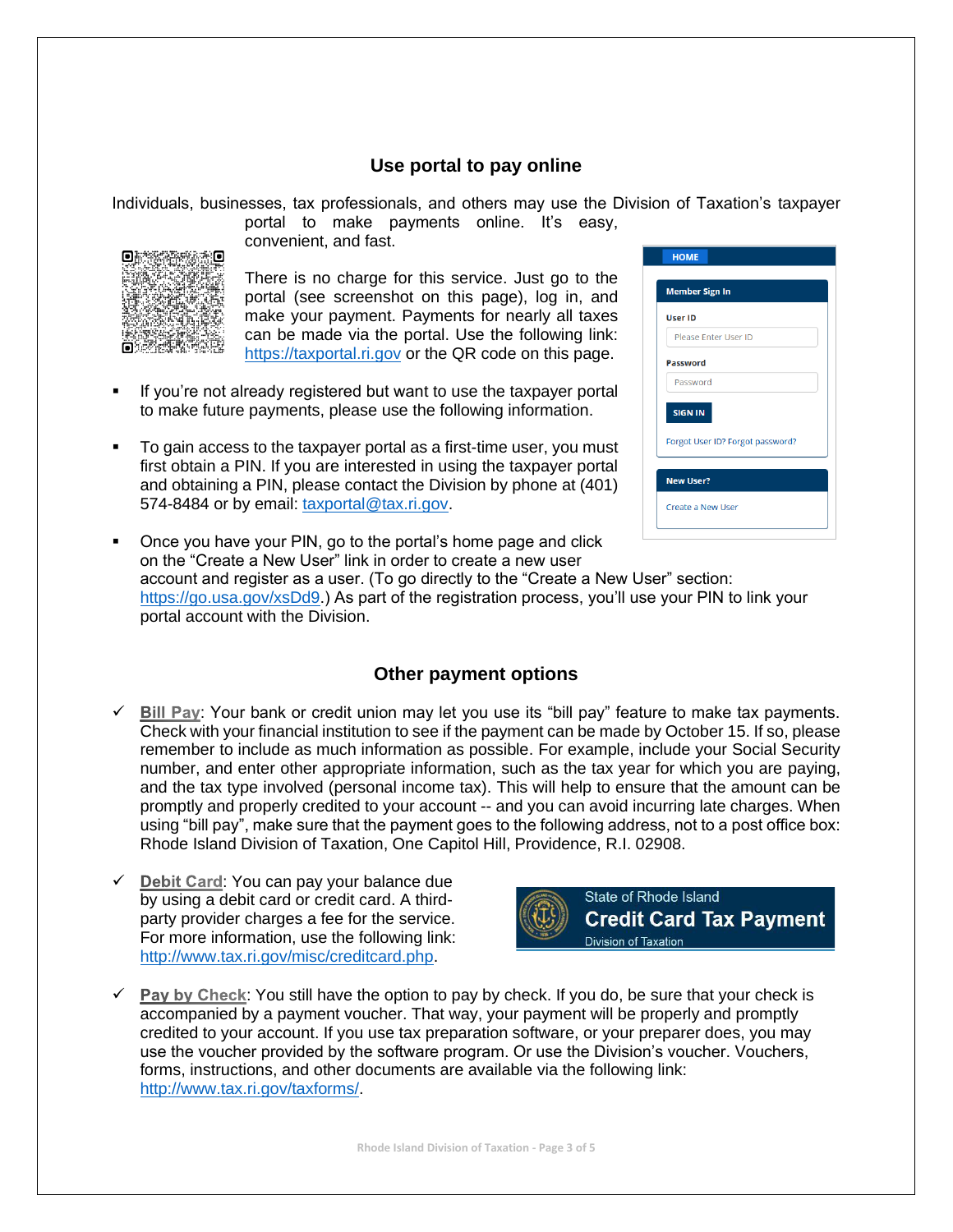#### **More tips**

When making payments online, check with your bank or credit union as to the time on October 15 by which payment must be made. Payments made after the specified time may (depending on the bank or credit union) be credited on the next business day, thus subjecting the taxpayer to late charges.

If your Rhode Island personal income tax return shows a balance due, and you e-file or have your return e-filed for you, you typically can authorize the Division to withdraw the required amount directly from your bank or credit union account. (Try to schedule the withdrawal, or "direct debit", in advance of the deadline, to avoid delays.)

### **If you cannot pay**

If you cannot pay what you owe, at least file your return by the deadline. That way, you avoid failureto-file penalties. Also, keep in mind the following:

- If you can't fully pay your Rhode Island state taxes, you can apply for an installment agreement, allowing you to pay what you owe in installments over time.
- If you already have an installment agreement but you're unable to make your monthly installment, contact the Division by email: [Tax.Collections@tax.ri.gov](mailto:Tax.Collections@tax.ri.gov) or by phone: (401) 574-8650.
- **For taxpayers seeking penalty relief as a result of the coronavirus, the Division has developed** a COVID-19 penalty-waiver request form.
- If you are in serious financial circumstances, you may wish to explore making an offer in compromise (OIC). In general, an OIC lets you settle your tax debt for less than the full amount you owe.

For more information about the points above, see: [https://go.usa.gov/xMmAG.](https://go.usa.gov/xMmAG)

### **Penalty relief**

The extended due date for tax year 2020 returns for calendar-year C corporations (including those filing under combined reporting) is October 15, 2021.

It is helpful to bear in mind that the starting point for preparing the Rhode Island corporate income tax return on Form RI-1120C is federal taxable income – a convenience for taxpayers and preparers because fewer steps are needed to calculate Rhode Island tax liability.

Corporations and their tax professionals also should take note of the following regarding the October 15 deadline:

Rhode Island General Laws § 44-11-26 ("Pecuniary penalty for failure to file return or to pay tax or for negligence") mandates late-filing penalties and late-payment penalties in certain circumstances.

For those who file by the deadline, but do not pay by the deadline, the late-payment penalty would normally apply.